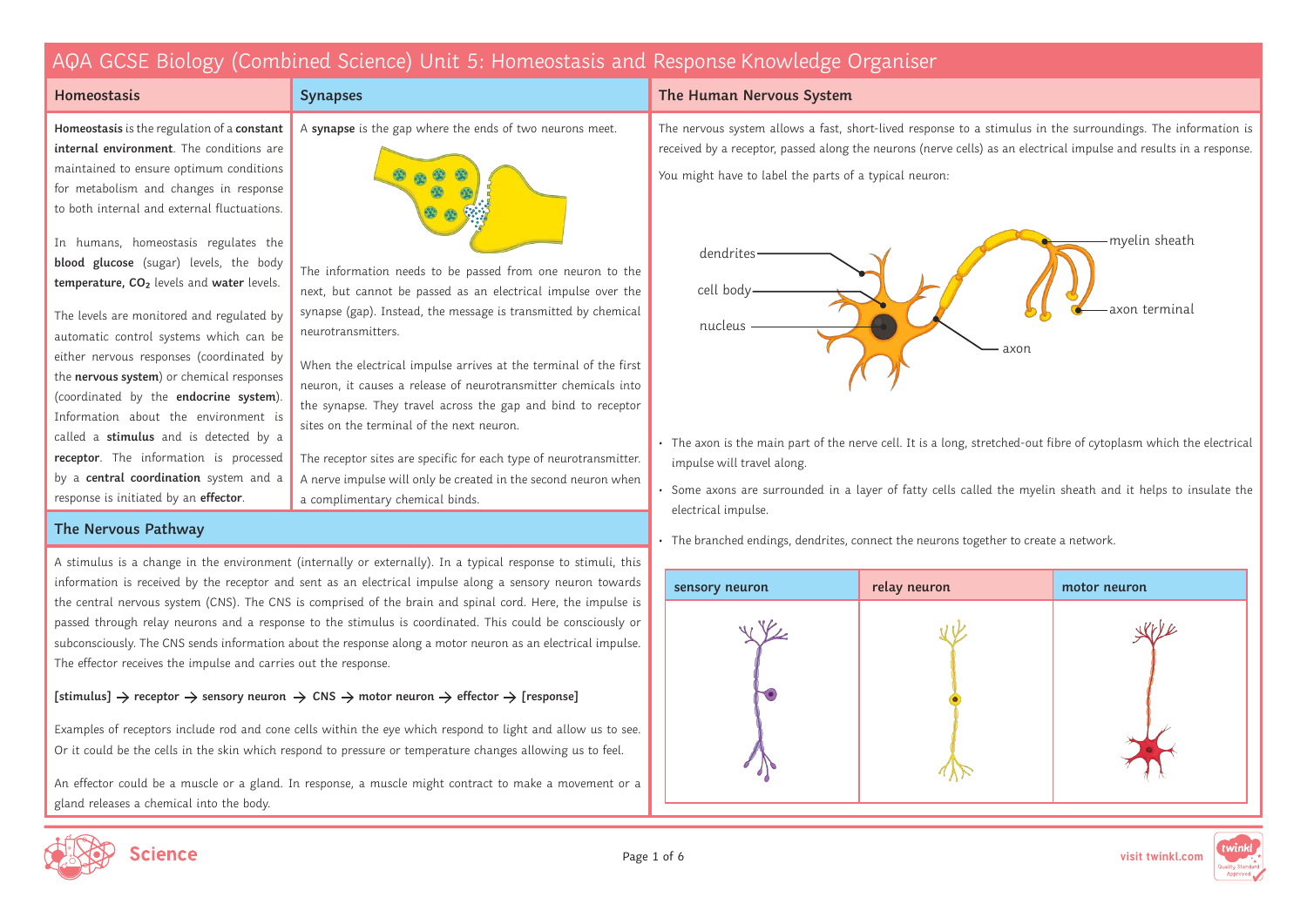### **The Endocrine System**

You should be able to identify the major glands of the endocrine system, as shown below.



### **Reflexes**

A **reflex** is a fast and automatic response to a particular stimulus which may be harmful to the organism. They are quick because there is no conscious thought or process to deliver the response (they are



an **involuntary** action). The pathway which carries the information about a reflex action is called a **reflex arc**.

A **reflex arc** begins with the **stimulus** e.g. a bee sting or a hot object on the skin. The stimulus is detected by the **receptor** cells and an electrical **impulse** is transmitted along the **sensory neuron**. The impulse is passed through **relay neurons** in the spinal cord or the **unconscious** areas of the brain. The response is coordinated **automatically** and sent along the **motor** neuron to the **effector** cells.

#### **Hormones**

**Hormones** are **chemical** messengers transported in the **bloodstream** to an effector where they can activate a response. They are produced and released from glands around the body which all make up the **endocrine system**. Hormones do a similar job to the neurons of the nervous system but there are some differences.

|             | neurons  | hormones |
|-------------|----------|----------|
| speed       | fast     | slow     |
| duration    | short    | long     |
| target area | specific | general  |

The hormones released travel in the blood plasma to their **target cells** and affect only those certain cells. Hormones act on organs or cells where constant adjustments are made to maintain a stable state.

Some examples you should know:

The **pituitary gland** produces a range of hormones including FSH and LH which help to regulate the menstrual cycle. The pituitary gland acts as a **master gland** because many of the hormones it releases control and coordinate the release of other hormones from other glands in the body.

#### **Diabetes**

There are two types of diabetes: type 1 and type 2.

Type 1 diabetes is a disorder affecting the pancreas. In type 1 diabetes, the pancreas does not produce enough insulin to control the blood sugar level and so the levels become higher than normal. Type 1 diabetes is usually treated by injections of insulin.

Type 2 diabetes is a disorder of effector cells which no longer respond to the hormones released from the pancreas. Type 2 diabetes can usually be managed through lifestyle choices such as maintaining a carbohydrate-controlled diet and regular exercise.



The risk of developing type 2 diabetes is higher in people who are obese (have a BMI >30).

### **Hormones in Human Reproduction**

**Oestrogen** is the main reproductive hormone in females. It is produced in the **ovaries**. During puberty, this hormone increases and it stimulates an egg to be released from an ovary each month. This process is called **ovulation** and happens, on average, every 28 days.

**Testosterone** is the main reproductive hormone in males. It is produced in the **testes**. This hormone stimulates the production of sperm.





Page 2 of 6 **visit twinkl.com**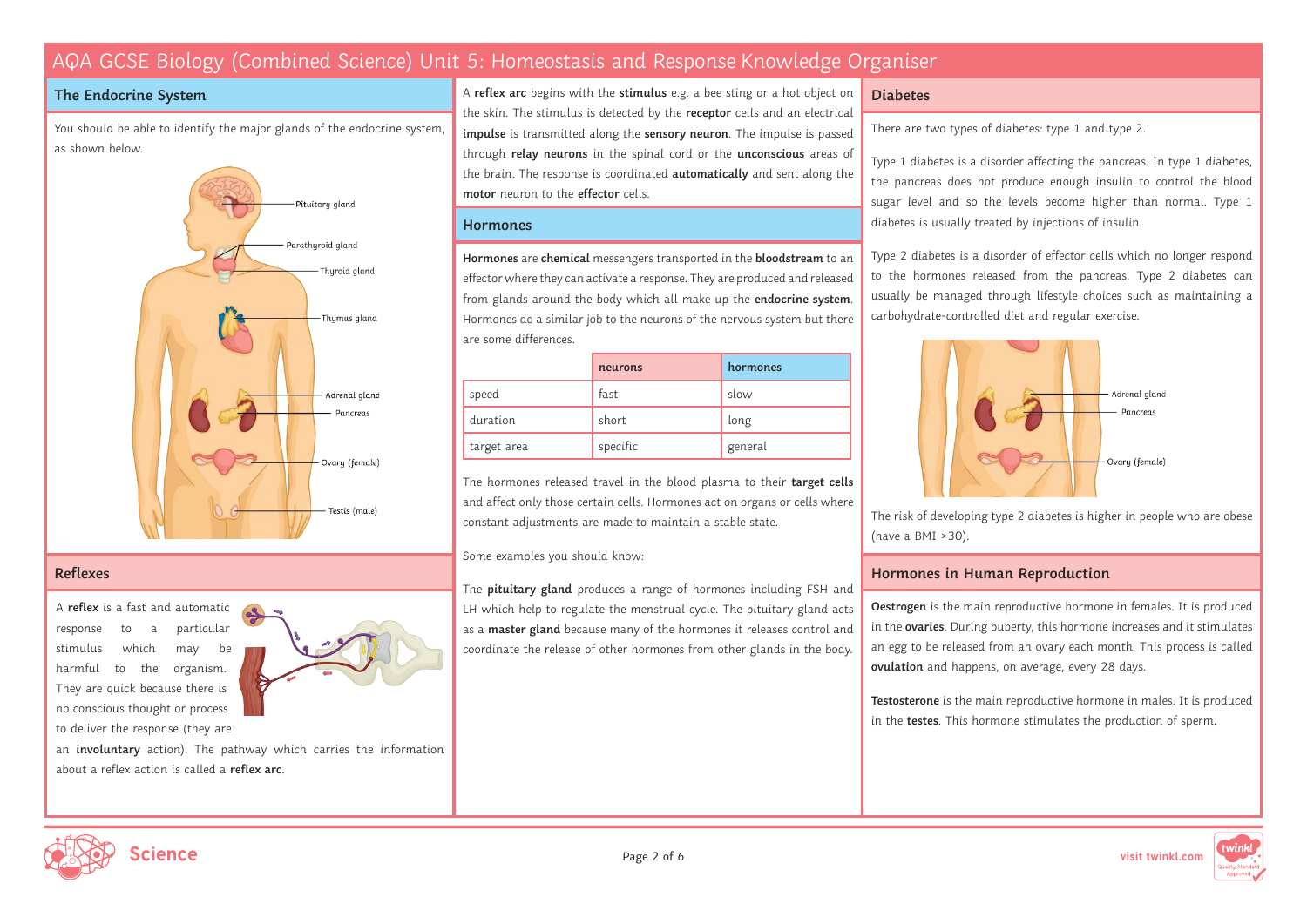### **Control of Blood Glucose**



### **The Menstrual Cycle**

The **menstrual cycle** occurs in females, approximately every **28 days**. It is a cyclical process of the building of the lining of the **uterus** and **ovulation**. If the **egg** become fertilised by a sperm, then **pregnancy** follows. If the egg is not fertilised, then the lining of the uterus is shed away and leaves the body as the **menstruation** (or period).

The whole cycle is controlled by four main reproductive hormones:

- **follicle stimulating hormone (FSH)**
- **oestrogen**
- **luteinising hormone (LH)**
- **progesterone**



| Hormone      | Where It Is<br>Produced | <b>Response Caused</b>                                 | <b>Interaction with Other Hormones</b><br>(HT only)                 |
|--------------|-------------------------|--------------------------------------------------------|---------------------------------------------------------------------|
| <b>FSH</b>   | pituitary gland         | An egg to develop in<br>one of the ovaries.            | Stimulates the production of oestrogen.                             |
| oestrogen    | ovaries                 | The lining of the<br>uterus builds up and<br>thickens. | Stimulates the production of LH.<br>Inhibits the production of FSH. |
| LH           | pituitary gland         | Ovulation (at around<br>day 14 of the cycle).          | Indirectly stimulates the production of<br>progesterone.            |
| progesterone | ovaries                 | The uterus lining to<br>maintain.                      | Inhibits the production of LH.                                      |



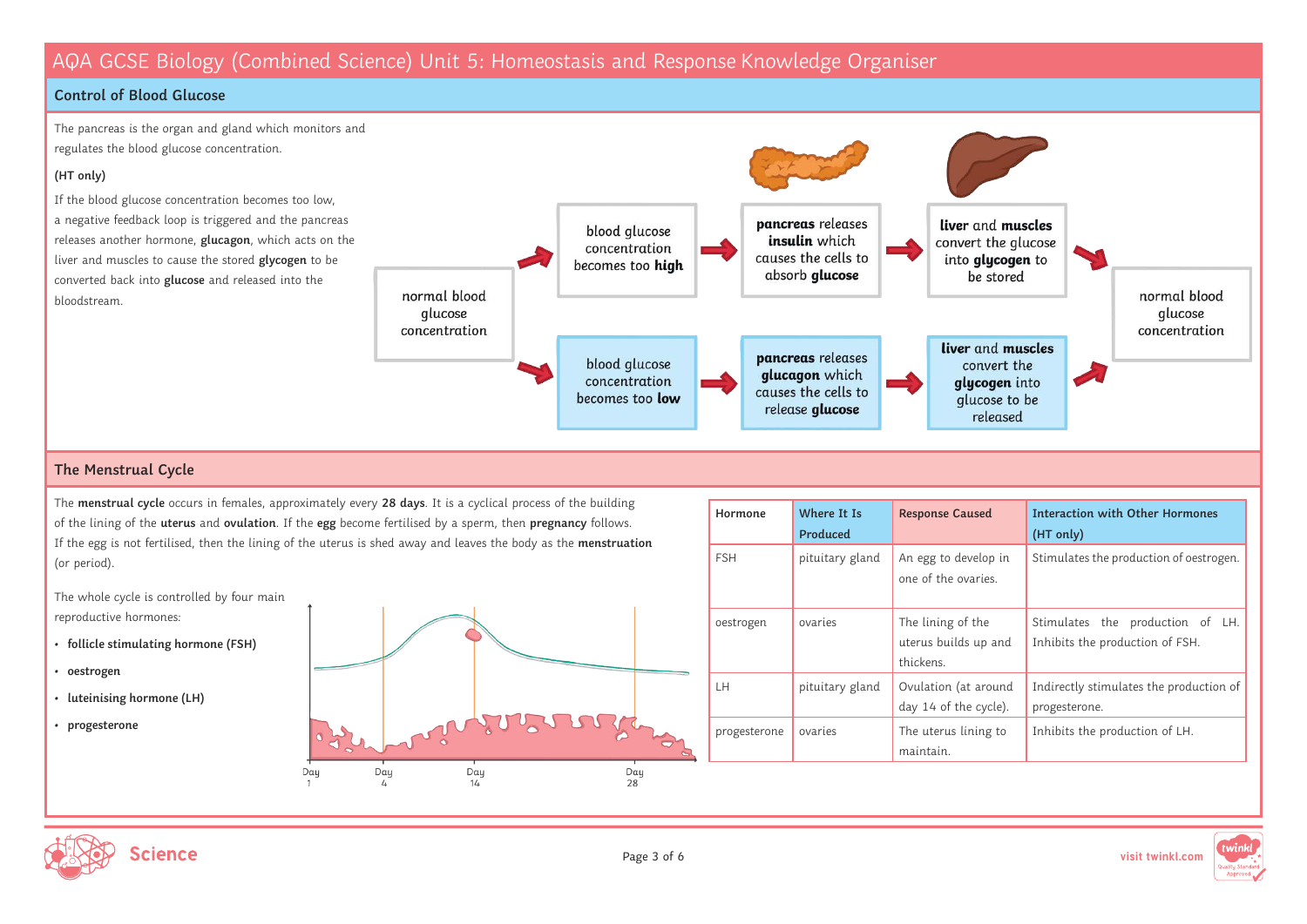### **Contraception**

There are many different types of **contraceptive** (or birth control) methods. They are categorised as **hormonal** methods and **non-hormonal** methods.





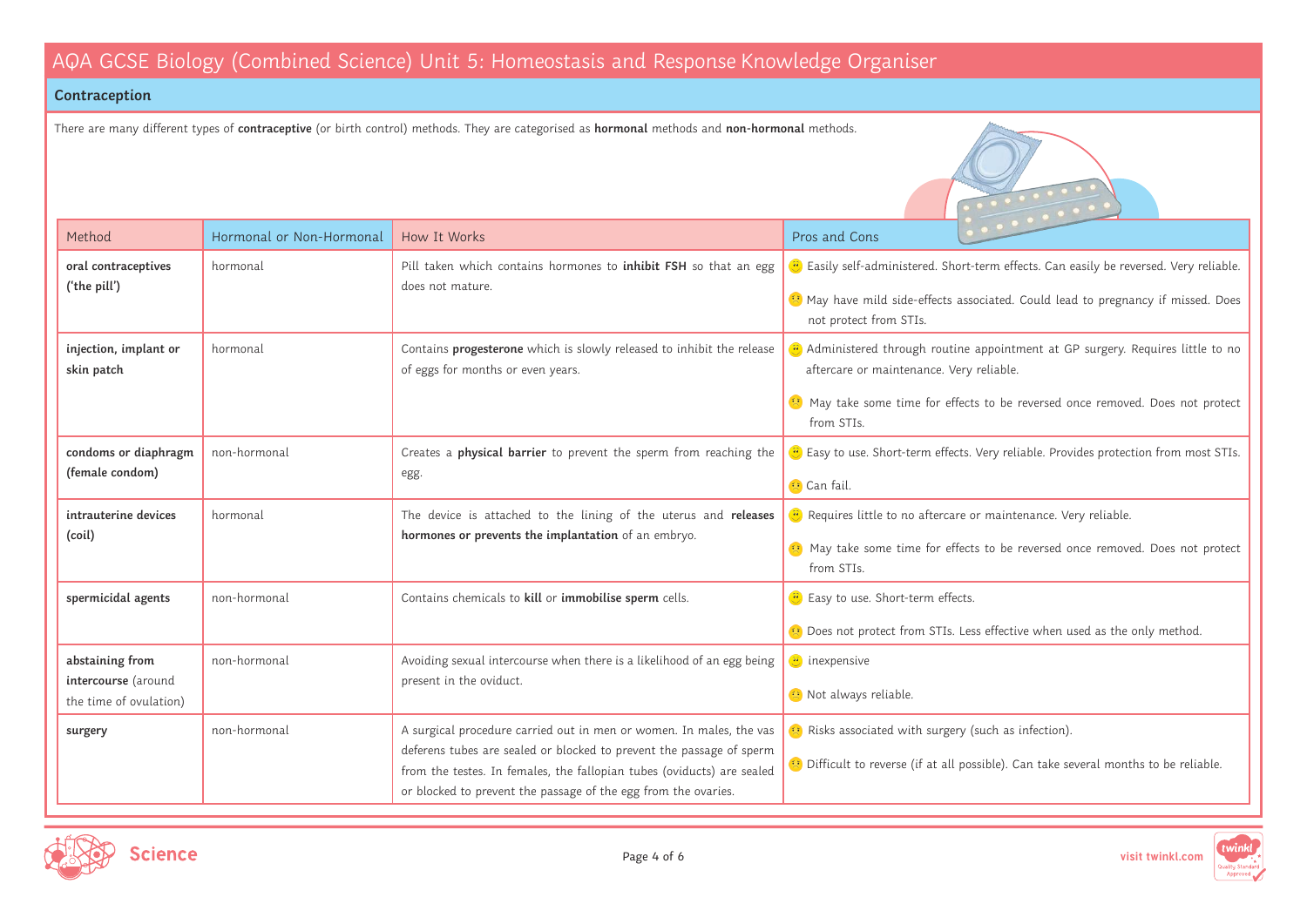**Adrenaline and Thyroxine (HT Only)**

### **Infertility (HT Only)**

Depending on the reason for the **infertility**, there are different methods of treatment and technologies to help women become pregnant.

The hormones **FSH** and **LH** can be given in a **'fertility drug'** to help stimulate the normal cyclic processes and enable the woman to become **pregnant** naturally.

**In Vitro Fertilisation (IVF)** is a treatment which involves several stages:

- The woman is given FSH and LH to **stimulate the ovaries** to mature and release several eggs.
- The **eggs** are then collected from the woman and **fertilised** using **sperm** collected from the man. This is done in the lab (in vitro means "outside the living organism").
- The fertilised eggs develop into **embryos**.
- At the early stage of development (blastocyst), one or two embryos are inserted into the woman's **uterus** for **implantation**.
- If successful, the **pregnancy** progresses as normal.

Fertility treatments offer couples the chance to have their own baby. However, the processes are often very stressful and emotional. The success rates are low. The underlying causes of the infertility are not usually being treated. Fertility treatments can carry a higher chance of multiple births (twins, triplets or more), which carries a risk to both the mother and the unborn babies.

**Adrenaline** is a hormone produced by the **adrenal glands**. It is released in response to stress or fear. The hormone acts on major organs including the heart and lungs. The effect is to increase the heart rate and breathing rate and cause vasodilation (widening of the blood vessels), in order to supply the brain and muscles with more oxygen and glucose.

This prepares the body for a 'flight or fight' response to the fear or stress.

**Thyroxine** is a hormone produced by the **thyroid gland**. It stimulates the rate of **metabolism** in the body by controlling how quickly food products and oxygen are reacted, therefore controlling how quickly **energy** is released.

#### **Negative Feedback of Thyroxine**

A **negative feedback** system regulates the level of thyroxine in the body.